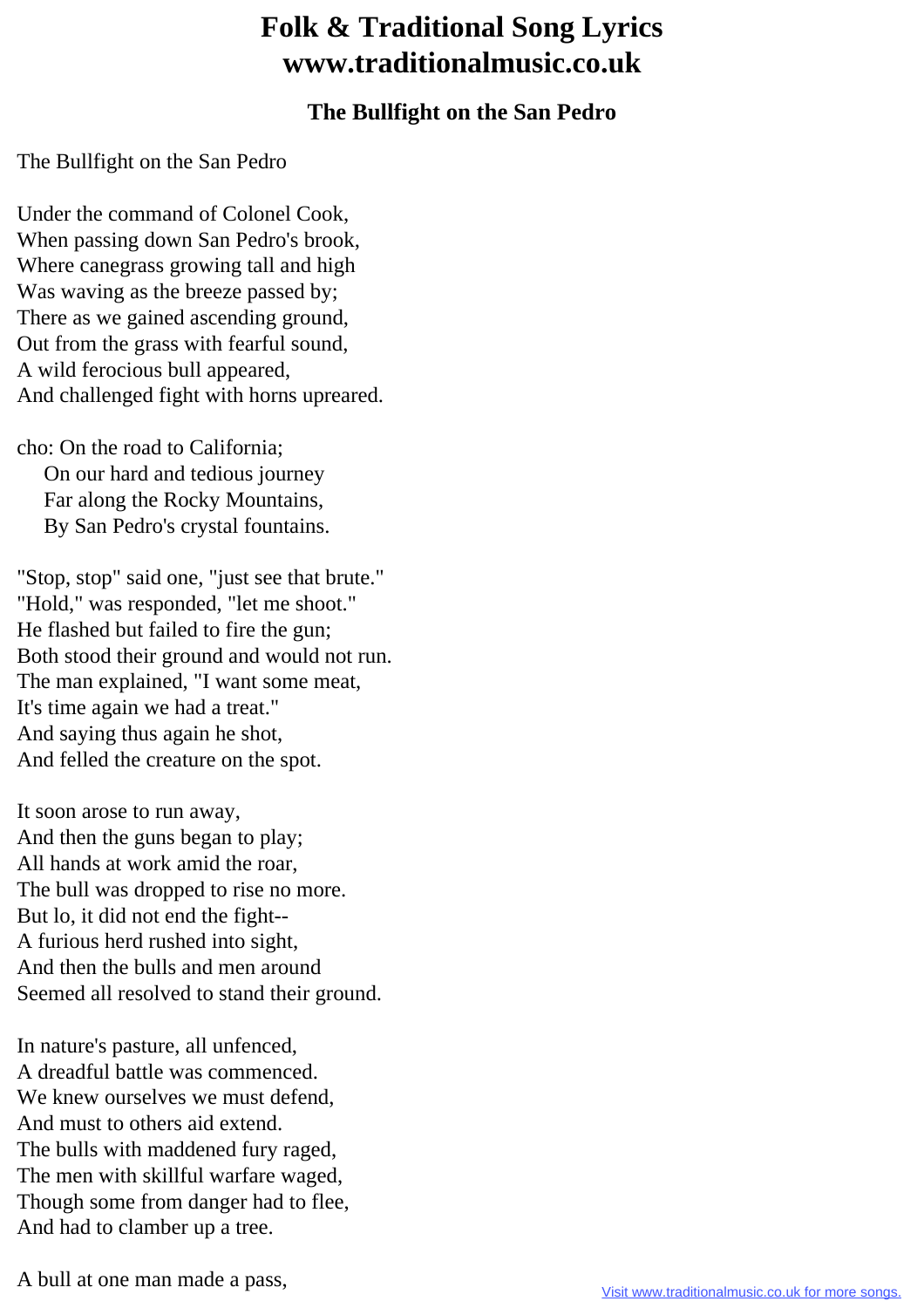Who hid himself amid the grass, And breathless lay until the brute Passed him and took another shoot. The bulls rushed on like unicorns, And gored the mules with piercing horns, As if the battle ground to gain When men and mules should all be slain.

With brutal strength and iron will, Poised on his horns with master's skill, A bull, one mule o'er mule did throw The made the latter's entrails flow. One bull was shot and when he fell, A butcher ran his blood to spill, The bull threw up his horns and caught The butcher's cap, upon the spot.

"Give up my cap, exclaimed the man, And chased the bull as on he ran; The butcher beat, and with his knife, Cut the bull's throat and closed his life. O, Cox from on bull's horn was thrown, Ten feet in air; when he came down, A gaping flesh wound met his eye. The vicious bull had gored his thigh.

The colonel and his staff were there, Mounted and witnessing the war; A bull one hundred yards away Eyed Colonel Cook as easy prey. But Corp'ral Frost stood bravely by, And watched the bull with steady eye; The brute approached near, and more near, But Frost betrayed no sign of fear.

The colonel ordered him to run, Unmoved he stood with loaded gun; The bull came up with daring tread, When near his feet, Frost shot him dead. Whatever cause, we do not know, But something prompted them to go; When all at once in frantic flight The bulls ran bellowing out of sight.

And when the fearful fight was o'er, And sound of muskets heard no more, At least a score of bulls were found And two mules dead upon the ground.